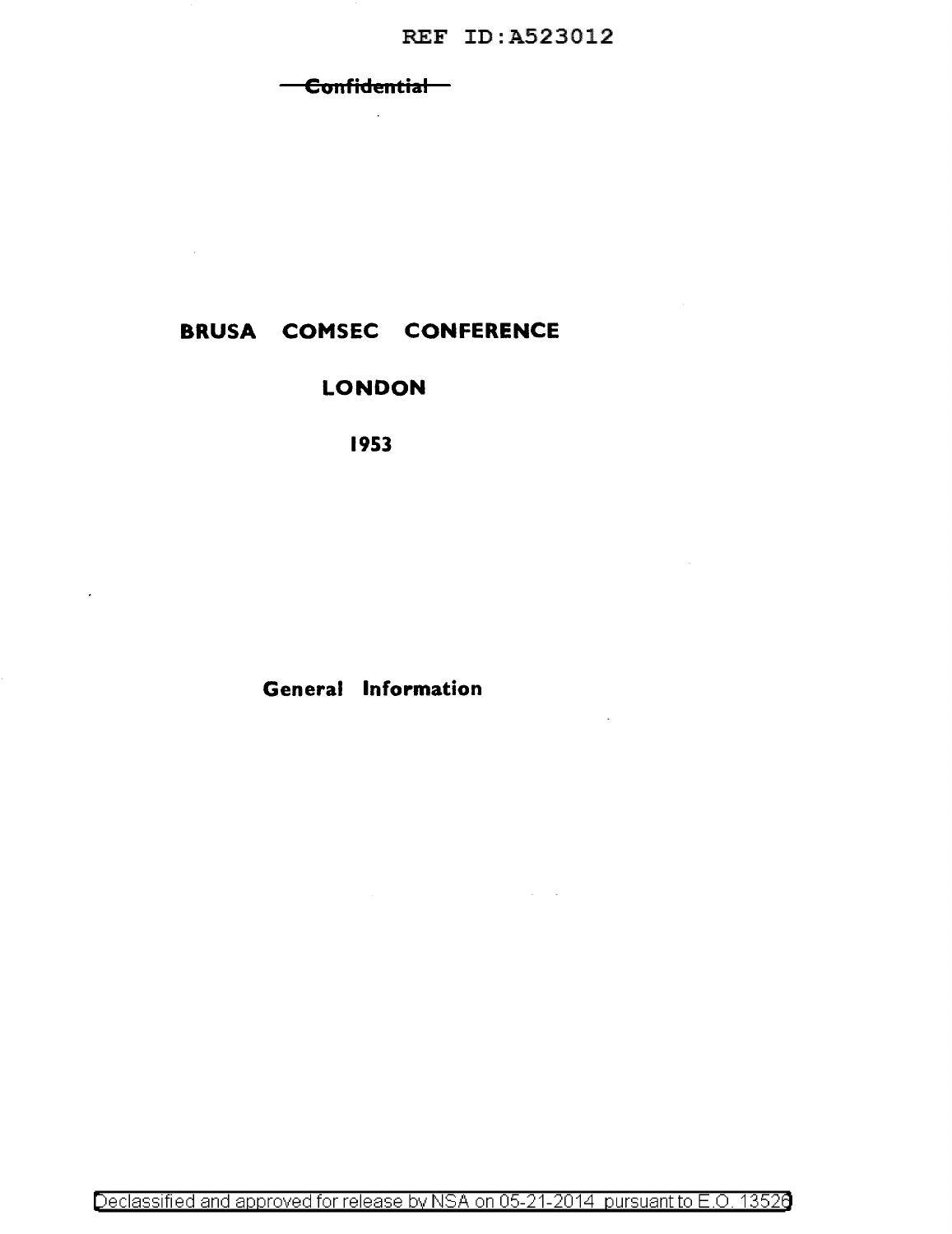$\sim$ 

|                        | DIRECTORY OF CONFERENCE                             |                                    |
|------------------------|-----------------------------------------------------|------------------------------------|
| NAME                   | REPRESENTING                                        | BUSINESS TELEPHONE                 |
|                        | GCHQ                                                | Cheltenham                         |
|                        | Admiralty                                           | Whitehall 9444                     |
| ANDERSON, Lt.Col. J.M. | <b>USAF</b>                                         |                                    |
|                        | GCHQ                                                | 231                                |
| AUSTIN, F.C.           | NSA <sup>®</sup>                                    | 203                                |
|                        | <b>SRDE</b>                                         | Christchurch 1030                  |
| BARLOW, H.C.           | NSA                                                 |                                    |
|                        | GCHQ                                                | PL 86-36/50 USC 3605<br>Cheltenham |
|                        | <b>BJSM</b>                                         |                                    |
|                        |                                                     |                                    |
| BECK, H.M.             | <b>USN</b>                                          |                                    |
|                        | GCHQ                                                | Cheltenham                         |
|                        | Director of Military<br>Intelligence, War<br>Office | Whitehall 9400                     |
|                        | Director of Signals,<br>War Office                  | Whitehall 9400                     |
|                        | Member of Cypher<br>Policy Board                    | Whitehall 1234                     |
|                        | Director of Naval<br>Intelligence,<br>Admiralty     | Whitehall 1234                     |
|                        | Member of Cypher<br>Policy Board                    |                                    |

المنابط التواصل والمسكنة والمناد المستشفين

 $\sim$   $\sim$   $\sim$   $\sim$   $\sim$   $\sim$ 

 $\sim$ 

 $\mathbb{Q}$ 

 $\frac{1}{2}$ 

Ŷ, Ĺ.

 $\mathcal{A}^{\mathcal{A}}$  , and  $\mathcal{A}^{\mathcal{A}}$  , and  $\mathcal{A}^{\mathcal{A}}$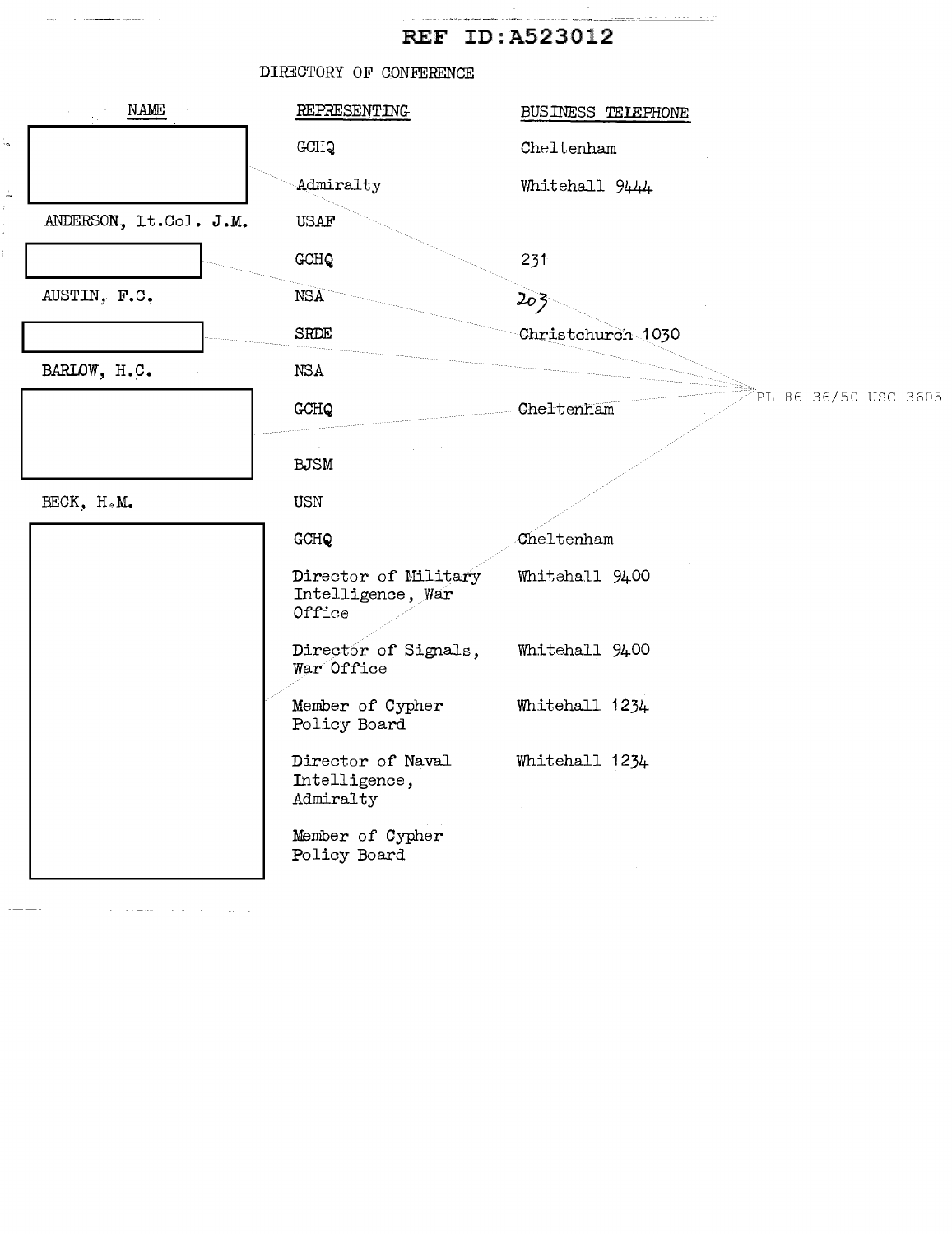|                     | DIRECTORY OF CONFERENCE                                 |                                            |
|---------------------|---------------------------------------------------------|--------------------------------------------|
| NAME                | REPRESENTING                                            | BUSINESS TELEPHONE<br>$\tilde{\mathbf{J}}$ |
|                     | SCDU                                                    | Gladstone 3376                             |
|                     | CPB                                                     | 240                                        |
| CHILES, J.R.        | NSA.                                                    |                                            |
| CHILTON, Lt.Col. F. | USN                                                     |                                            |
|                     | SRDE                                                    | Christchurch 1030                          |
| CHITTENDEN, T.R.    | NSA.                                                    |                                            |
|                     | SCDU                                                    | Gladstone 3376                             |
|                     | CPB.                                                    | 229                                        |
| COOPER, $J.E.S.$    | Assistant Director,<br>GCHQ                             |                                            |
|                     | CFB                                                     | 204                                        |
|                     | ASRE                                                    | PL 86-36/50 USC 3605                       |
|                     | Assistant Chief of<br>Air Staff (Sigs.)<br>Air Ministry | Trafalgar 8811                             |
|                     | CPB                                                     | 228                                        |
|                     | CPB                                                     | 235                                        |
|                     | GCHQ                                                    | Cheltenham                                 |
|                     | Deputy Director,<br>Sig.Div., Admiralty                 | Whitehall 9000                             |
| ERICKSON, B.G.      | NSA                                                     |                                            |
| ERSKINE, W.H.       | NSA                                                     |                                            |
|                     |                                                         |                                            |

 $\mathcal{L}_{\text{max}}$  and  $\mathcal{L}_{\text{max}}$  and  $\mathcal{L}_{\text{max}}$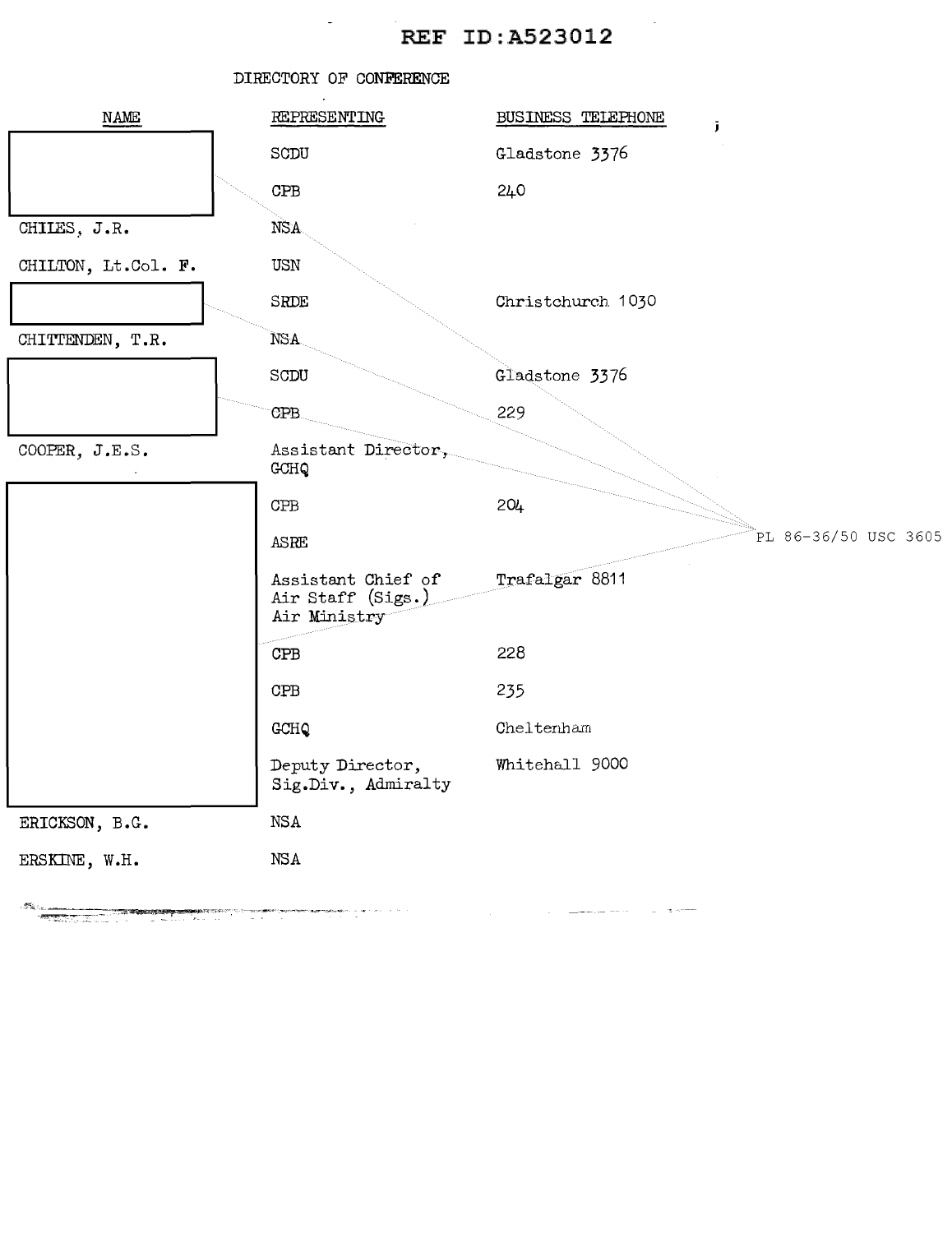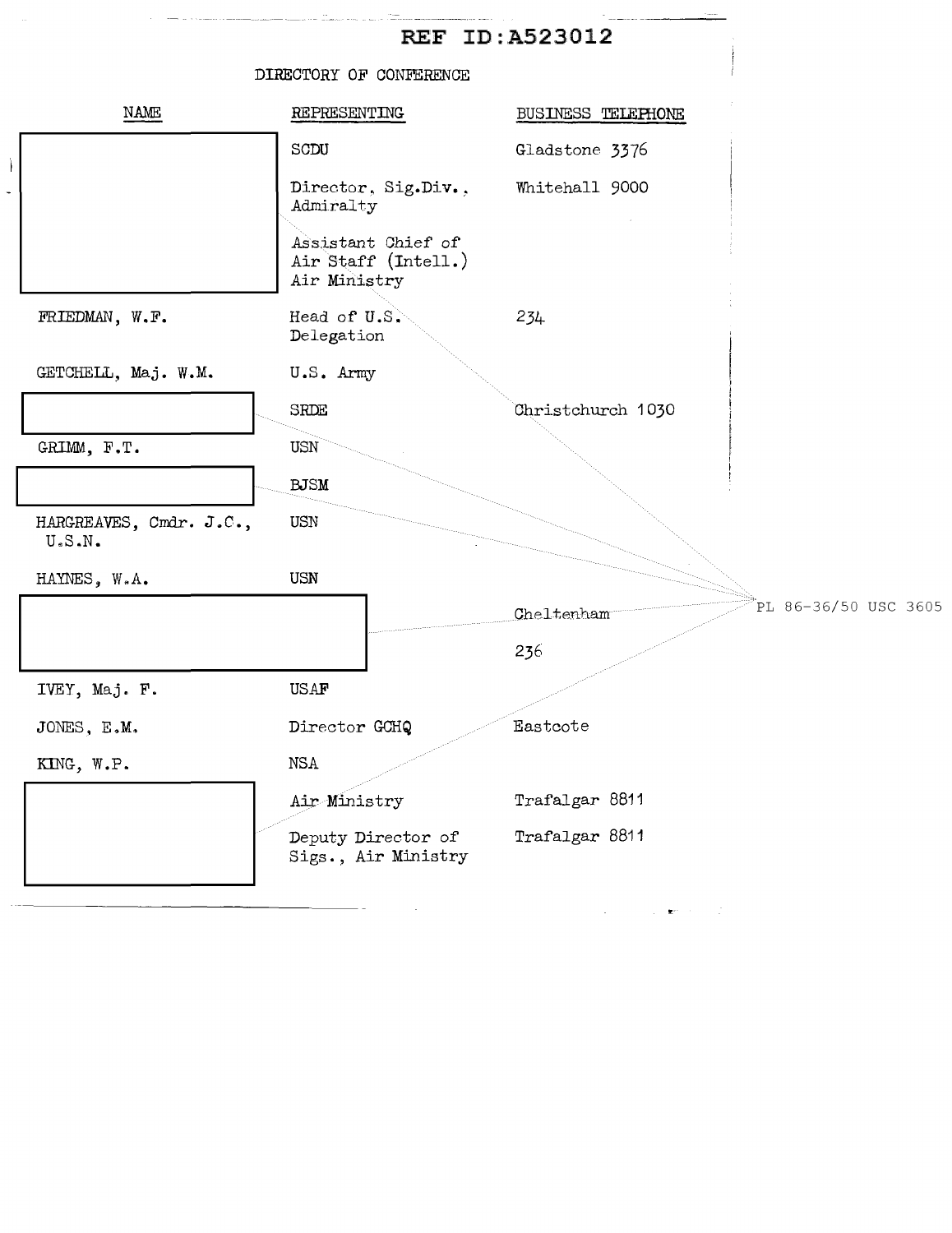|                                                                                                                                              | DIRECTORY OF CONFERENCE                                     |                                                                                        |
|----------------------------------------------------------------------------------------------------------------------------------------------|-------------------------------------------------------------|----------------------------------------------------------------------------------------|
| NAME                                                                                                                                         | REPRESENTING                                                | BUSINESS TELEPHONE                                                                     |
| LOEHNIS, C.                                                                                                                                  | Deputy Director GOHQ                                        | Eastcote                                                                               |
|                                                                                                                                              | GCHQ                                                        | Cheltenham                                                                             |
|                                                                                                                                              | Air Ministry                                                | Trafalgar 8811<br>$\cdot$                                                              |
| MARSHALL, Lt.Col. F.                                                                                                                         | <b>USAF</b>                                                 |                                                                                        |
|                                                                                                                                              | Admin. Officer                                              | 221                                                                                    |
|                                                                                                                                              | War Office                                                  | Whitehall 9400                                                                         |
|                                                                                                                                              | GCHQ                                                        | Cheltenham                                                                             |
|                                                                                                                                              | CPB                                                         | 202                                                                                    |
|                                                                                                                                              | Deputy Director of<br>Sigs., War Office                     | PL 86-36/50 USC 3605<br>Whitehall 9400                                                 |
|                                                                                                                                              | GCHQ                                                        | Cheltenham                                                                             |
|                                                                                                                                              | <b>CPB</b>                                                  | 241                                                                                    |
|                                                                                                                                              | Admiralty                                                   | Whitehall 9000                                                                         |
|                                                                                                                                              | Meteorological<br>Service, Air<br>Ministry<br>Admiralty     | Whitehall 9000                                                                         |
|                                                                                                                                              | Director Radio and<br>Telecommunications<br>Security Agency | 202                                                                                    |
|                                                                                                                                              | GCHQ                                                        | Cheltenham                                                                             |
| $\frac{1}{\log\left(1+\frac{1}{\sqrt{2}}\right)}\leq\frac{1}{\sqrt{2}}\cdot\frac{1}{\sqrt{2}}\leq\frac{1}{\sqrt{2}}\cdot\frac{1}{\sqrt{2}}.$ |                                                             | $\sum_{\mathbf{k},\mathbf{m}\in\mathbb{Z}^d} \sum_{i=1}^n \mathbf{w}_\mathbf{k}^{(i)}$ |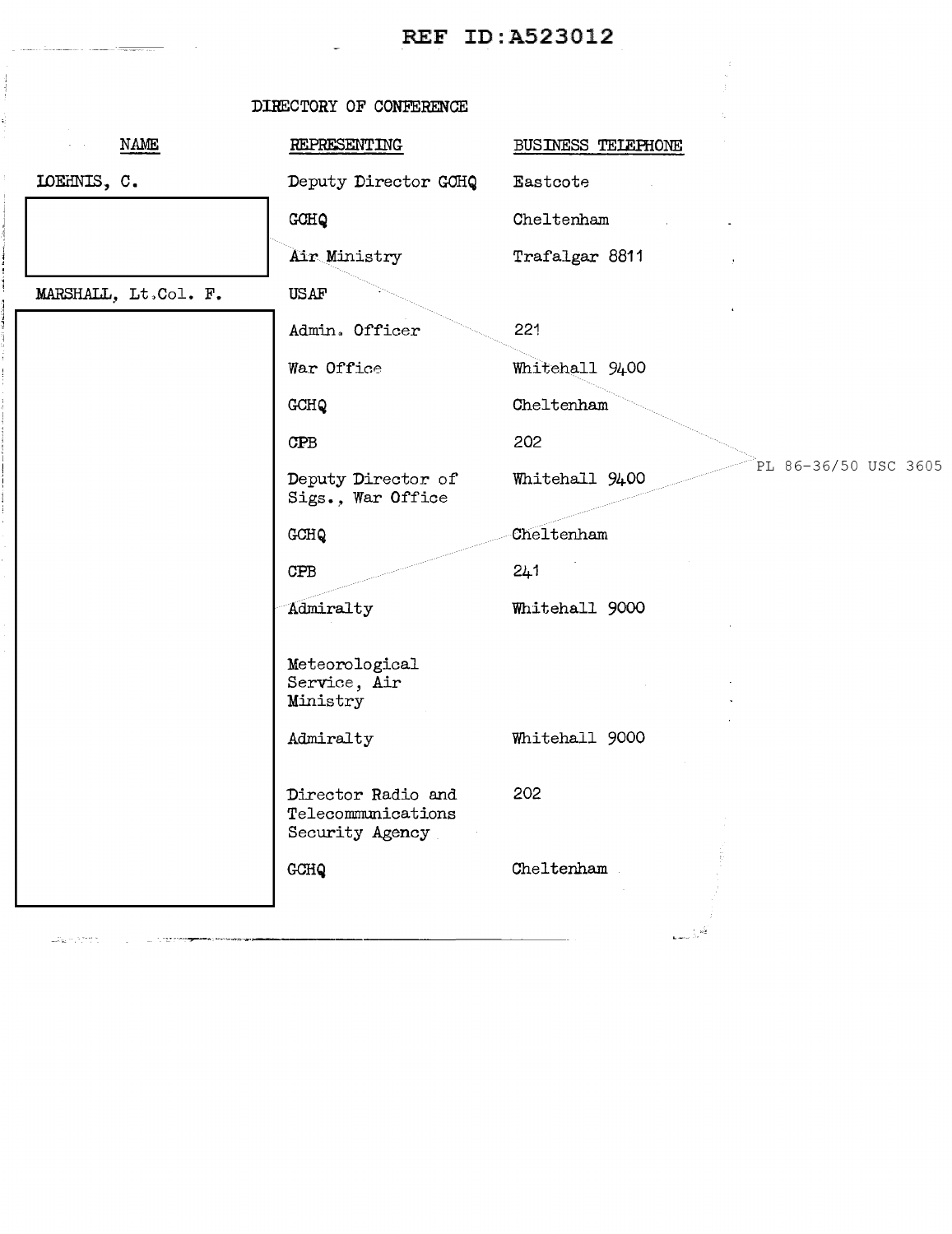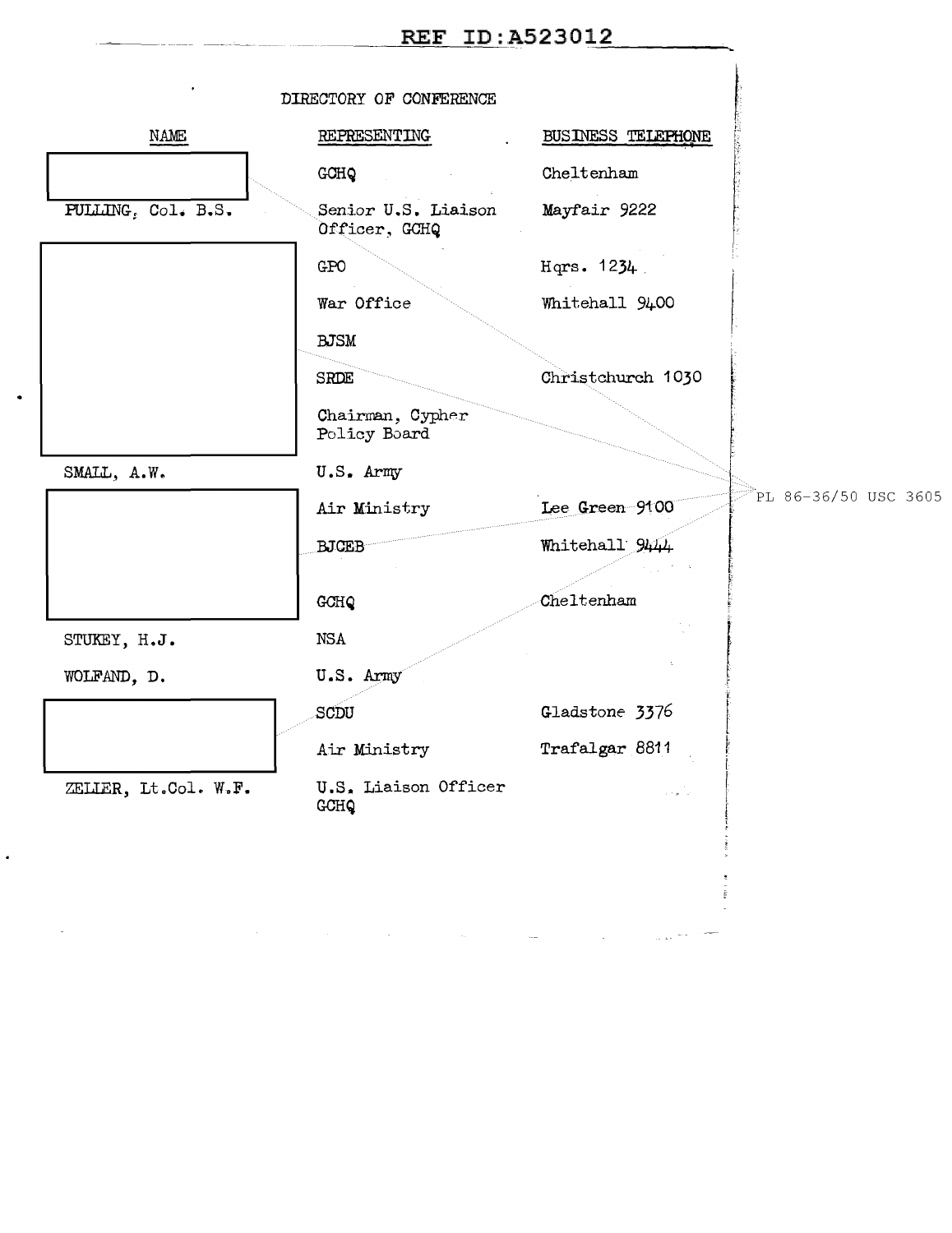•

### ABBREVIATIONS

- Admiralty Signals Research Establishment - British Joint Services Mission .ASRE **BJSM** BJCEB - British Joint Communications-Electronics Board CPB GCHQ GPO NSA SCDU SR**DE** - Cypher Policy Board Secretariat - Government Communications Headquarters<br>- General Post Office - National Security Agency - Services Communication Development Unit - Signals Research & Development Establishment

#### LOCATION OF CONFERENCE

Meetings will be held at 8, Palmer Street, Victoria Street, London, S.W.1. (Telephone ABBey 7800). A sketch map is included at the end of this booklet.

### ALLOTMENT OF ROOMS

.<br>Andre versit trin in Grothera

| Conference Rooms         |  | Nos. $109$ 1st Floor              |
|--------------------------|--|-----------------------------------|
|                          |  | 209 2nd Floor                     |
| Head of U.S. Delegation: |  | No. $105$ (Phone 234)             |
| U.S. Delegates:          |  | Nos. 205 ( " 218)<br>212 ( " 203) |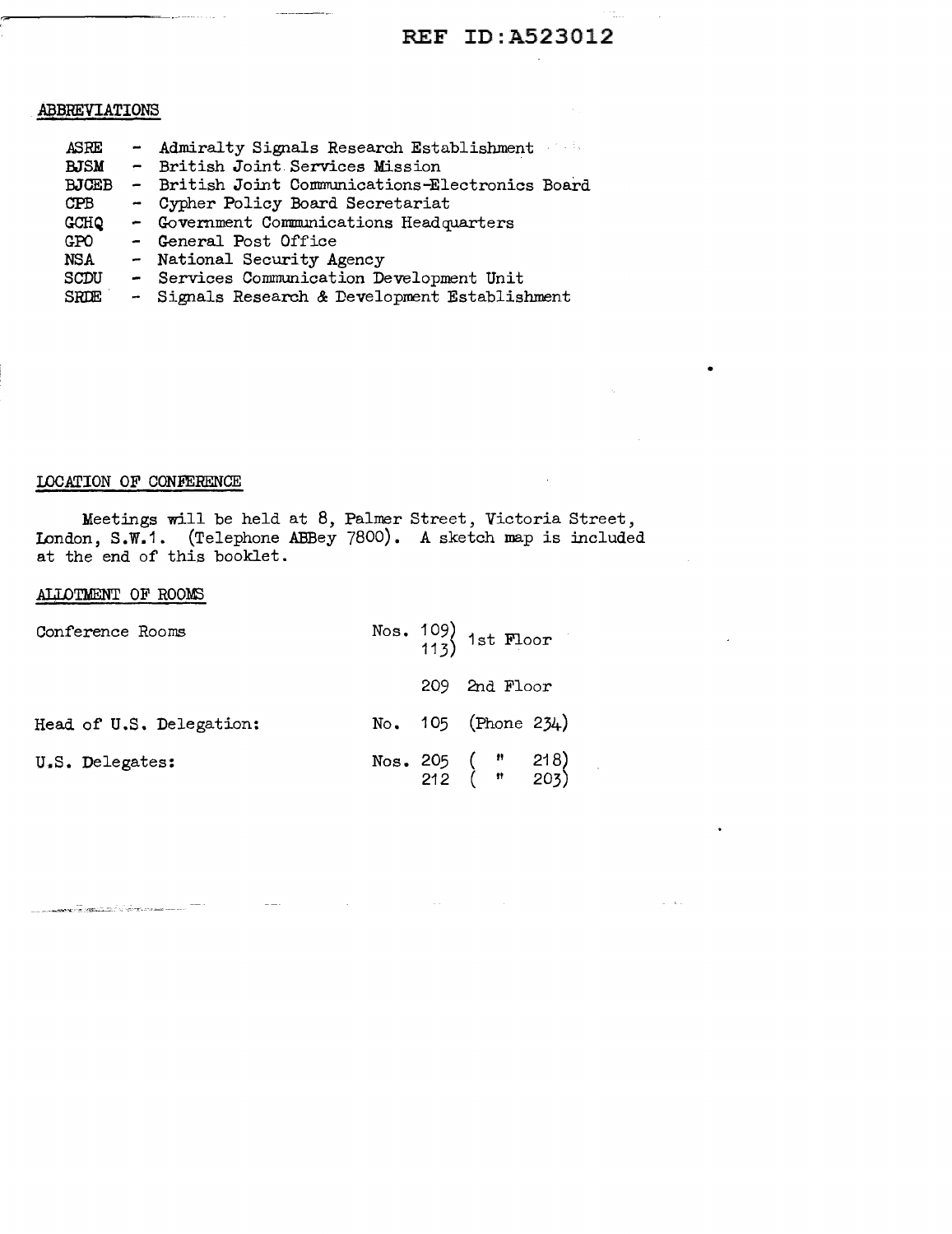#### TEIEPHONE PROCEDURE

The switchboard is manned continuously from 0915 hrs. to 1800 hrs. Monday to Friday, Saturdays 0915 to 1245.

To call anyone in the building dial the extension shown against the individual's name in the directory.

To call anyone outside the building dial 0 and ask for the exchange and number required.

In case of difficulty dial 0.

To recall operator press 'Recall' button twice.

#### Telephone Security

The utmost discretion must be exercised in discussing official matters over any telephone line. Private=wires are more secure than public lines only in that they cannot be monitored by public exchange operators. They are subject to monitoring by PBX operators and engineering staff and to a lesser extent to overhearing by the public due to faults.

Users of 'privacy' telephones should always bear in mind that such equipment provides limited security against casual overhearing only. It does not offer protection against deliberate interception.

#### Night Service

After 1800 hrs. calls to outside numbers may be obtained on extension 203 in Room 212. It is only necessary to lift the receiver and wait for the operator to answer.